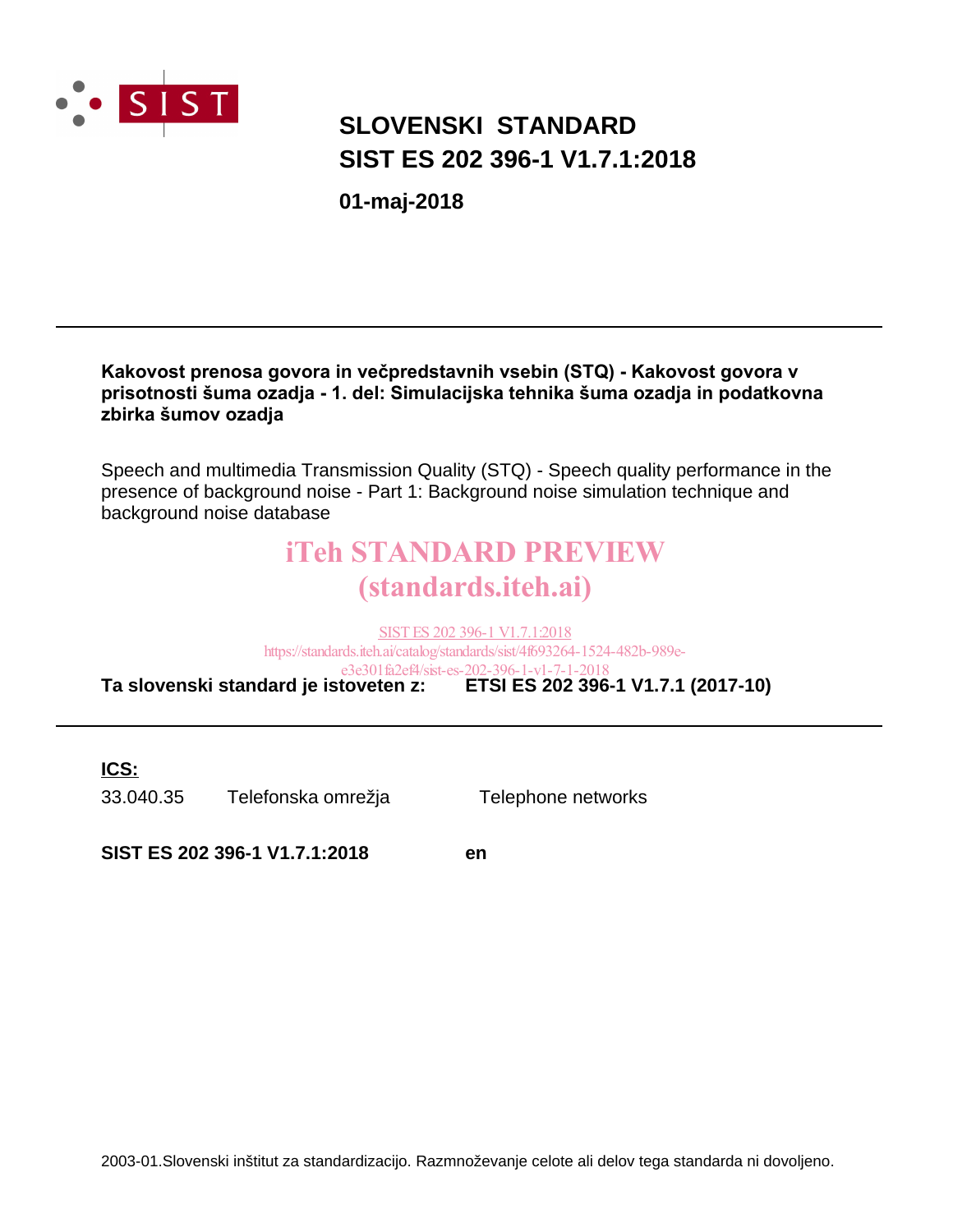# iTeh STANDARD PREVIEW (standards.iteh.ai)

SIST ES 202 396-1 V1.7.1:2018 https://standards.iteh.ai/catalog/standards/sist/4f693264-1524-482b-989ee3e301fa2ef4/sist-es-202-396-1-v1-7-1-2018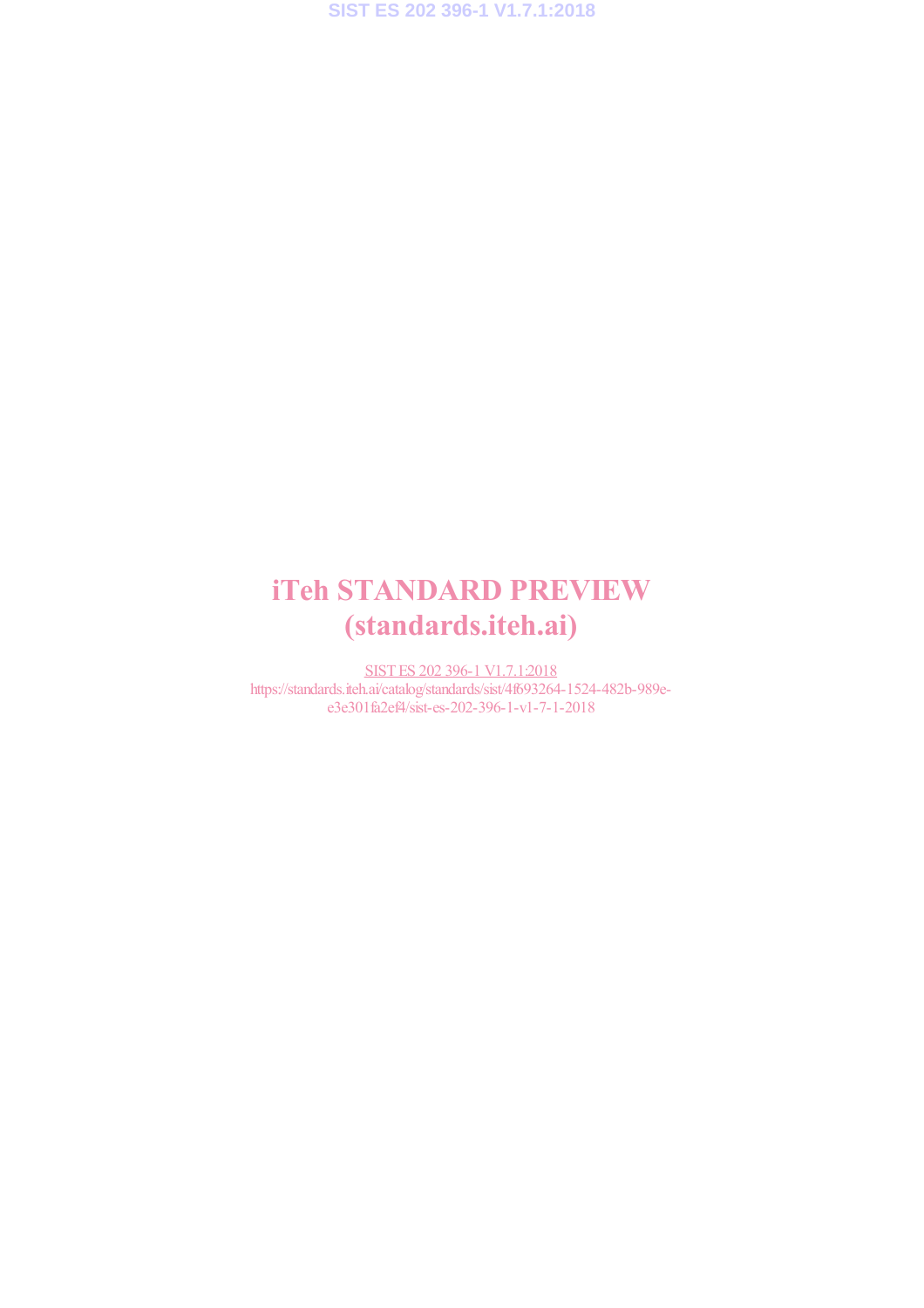#### **SIST ES 202 396-1 V1.7.1:2018**

# ETSI ES 202 396-1 V1.7.1 (2017-10)



**Speech and multimedia Transmission Quality (STQ);**  i Speech quality performance in the presence of background noise; Part 1: Background noise simulation technique **htanddbackground noise database** e3e301fa2ef4/sist-es-202-396-1-v1-7-1-2018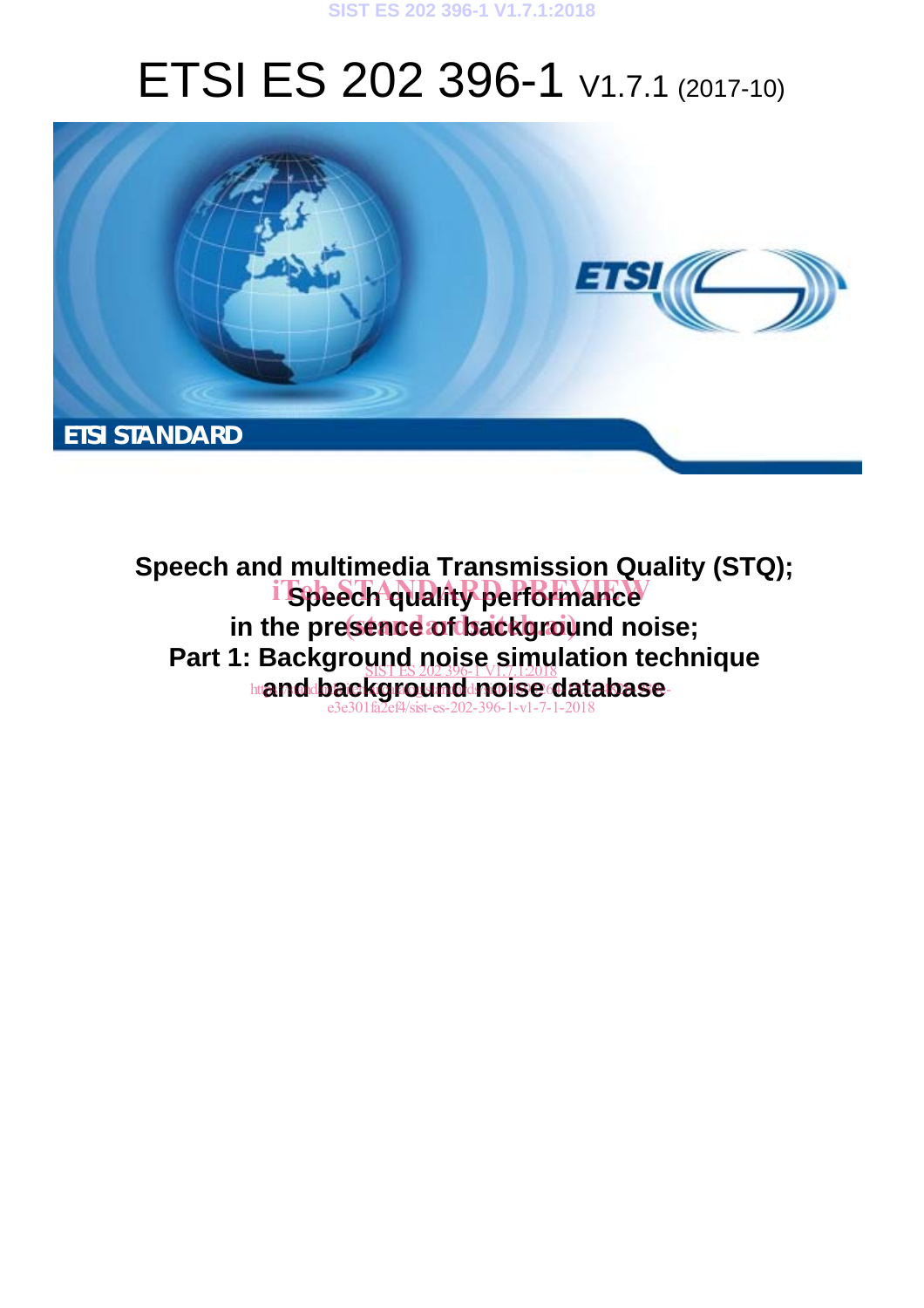Reference RES/STQ-251

Keywords

noise, performance, quality, speech

#### *ETSI*

650 Route des Lucioles F-06921 Sophia Antipolis Cedex - FRANCE

Tel.: +33 4 92 94 42 00 Fax: +33 4 93 65 47 16

Siret N° 348 623 562 00017 - NAF 742 C Association à but non lucratif enregistrée à la iTeh S<sup>ous-Préfecture</sup> de Grasse (06) N° 7803/88 / IEW

### (standards.iteh.ai)

*Important notice*  SIST ES 202 396-1 V1.7.1:2018

https://standards.iteh.ai/catalog/standards/sist/4f693264-1524-482b-989e-<br>The present document can be downloaded from: http://www.etsi.org/standards-search present document can be downloaded trop<br>ese: 0.18768/sist-es-202-306-4-v-20-4-2018

The present document may be made available in electronic versions and/or in print. The content of any electronic and/or print versions of the present document shall not be modified without the prior written authorization of ETSI. In case of any existing or perceived difference in contents between such versions and/or in print, the only prevailing document is the print of the Portable Document Format (PDF) version kept on a specific network drive within ETSI Secretariat.

Users of the present document should be aware that the document may be subject to revision or change of status. Information on the current status of this and other ETSI documents is available at https://portal.etsi.org/TB/ETSIDeliverableStatus.aspx

If you find errors in the present document, please send your comment to one of the following services: https://portal.etsi.org/People/CommiteeSupportStaff.aspx

#### *Copyright Notification*

No part may be reproduced or utilized in any form or by any means, electronic or mechanical, including photocopying and microfilm except as authorized by written permission of ETSI. The content of the PDF version shall not be modified without the written authorization of ETSI. The copyright and the foregoing restriction extend to reproduction in all media.

> © ETSI 2017. All rights reserved.

**DECT**TM, **PLUGTESTS**TM, **UMTS**TM and the ETSI logo are trademarks of ETSI registered for the benefit of its Members. **3GPP**TM and **LTE**™ are trademarks of ETSI registered for the benefit of its Members and of the 3GPP Organizational Partners. **oneM2M** logo is protected for the benefit of its Members.

**GSM**® and the GSM logo are trademarks registered and owned by the GSM Association.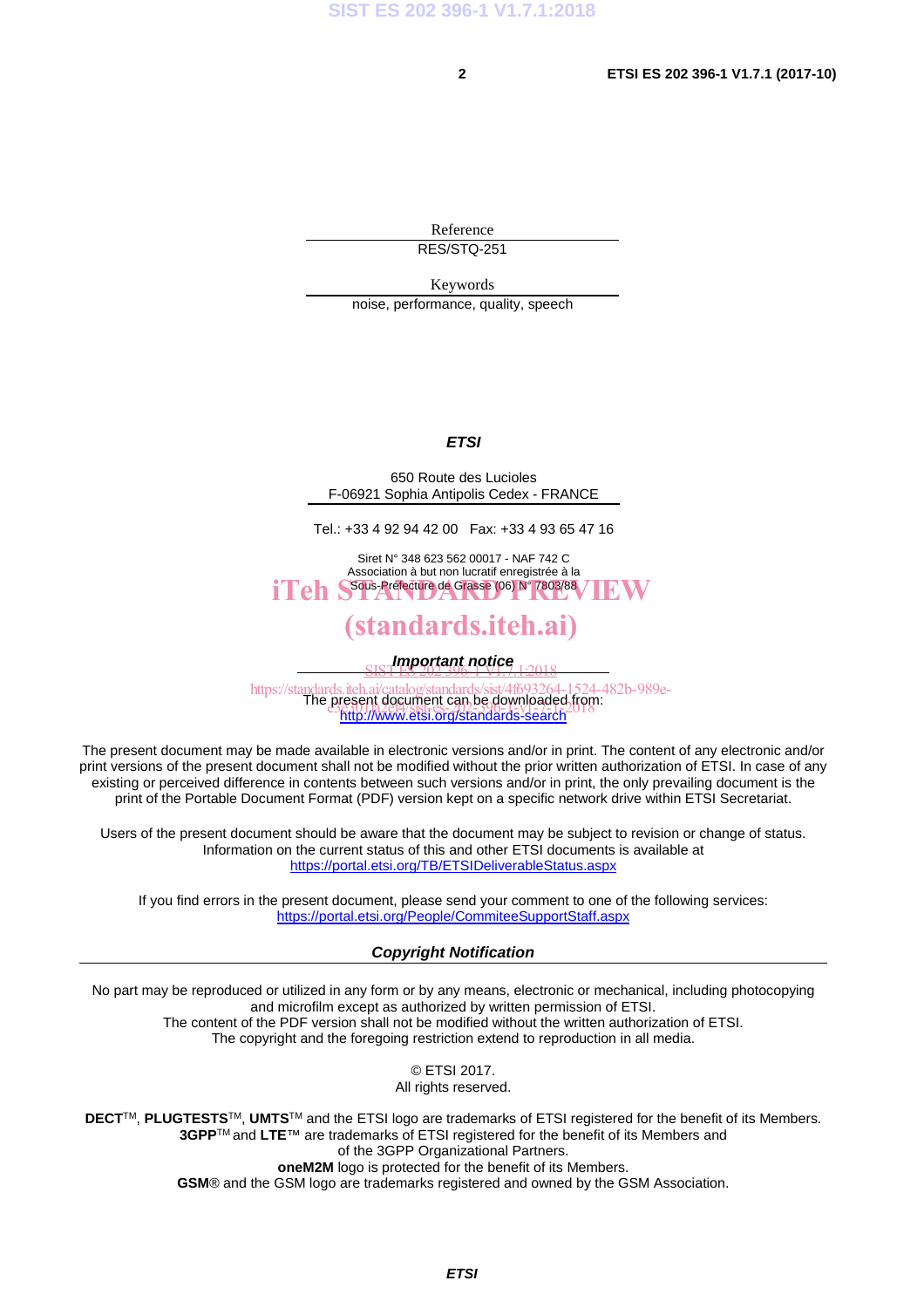$\mathbf{3}$ 

# Contents

| 1                     |                                                                                                                                                                                                |  |  |  |  |
|-----------------------|------------------------------------------------------------------------------------------------------------------------------------------------------------------------------------------------|--|--|--|--|
| 2                     |                                                                                                                                                                                                |  |  |  |  |
| 2.1                   |                                                                                                                                                                                                |  |  |  |  |
| 2.2.                  |                                                                                                                                                                                                |  |  |  |  |
| 3                     |                                                                                                                                                                                                |  |  |  |  |
| 3.1<br>3.2            |                                                                                                                                                                                                |  |  |  |  |
|                       |                                                                                                                                                                                                |  |  |  |  |
| $\overline{4}$<br>4.1 |                                                                                                                                                                                                |  |  |  |  |
| 4.2                   |                                                                                                                                                                                                |  |  |  |  |
| 4.3                   |                                                                                                                                                                                                |  |  |  |  |
| 4.4                   |                                                                                                                                                                                                |  |  |  |  |
| 4.5<br>4.6            |                                                                                                                                                                                                |  |  |  |  |
| 4.7                   |                                                                                                                                                                                                |  |  |  |  |
| 5                     |                                                                                                                                                                                                |  |  |  |  |
| 5.1                   |                                                                                                                                                                                                |  |  |  |  |
| 5.2                   |                                                                                                                                                                                                |  |  |  |  |
| 6                     | Examples and France Control of the Catalogy Standards (1971) 12018<br>Test Room Requirements  2021396-1 V1.7.12018<br>Test Room Requirements  2021396-1-V1-7-1-2018<br>Loudspeaker Positioning |  |  |  |  |
| 6.1                   |                                                                                                                                                                                                |  |  |  |  |
| 6.2<br>6.3            |                                                                                                                                                                                                |  |  |  |  |
| 6.4                   |                                                                                                                                                                                                |  |  |  |  |
| 6.4.0                 |                                                                                                                                                                                                |  |  |  |  |
| 6.4.1<br>6.4.2        |                                                                                                                                                                                                |  |  |  |  |
| 6.4.3                 | Transmission of background noise: Comparison of terminal performance in the original sound field                                                                                               |  |  |  |  |
|                       |                                                                                                                                                                                                |  |  |  |  |
| 6.5                   |                                                                                                                                                                                                |  |  |  |  |
| $\tau$                |                                                                                                                                                                                                |  |  |  |  |
| 7.1<br>7.2            |                                                                                                                                                                                                |  |  |  |  |
| 7.2.0                 |                                                                                                                                                                                                |  |  |  |  |
| 7.2.1                 |                                                                                                                                                                                                |  |  |  |  |
| 7.2.2                 |                                                                                                                                                                                                |  |  |  |  |
| 7.3<br>7.4            |                                                                                                                                                                                                |  |  |  |  |
| 7.5                   |                                                                                                                                                                                                |  |  |  |  |
| 7.5.1                 |                                                                                                                                                                                                |  |  |  |  |
| 7.5.2                 | Transmission of background noise: Comparison of terminal performance in the original sound field                                                                                               |  |  |  |  |
|                       |                                                                                                                                                                                                |  |  |  |  |
| 8<br>8.0              |                                                                                                                                                                                                |  |  |  |  |
| 8.1                   |                                                                                                                                                                                                |  |  |  |  |
| 8.2                   |                                                                                                                                                                                                |  |  |  |  |
| 8.3                   |                                                                                                                                                                                                |  |  |  |  |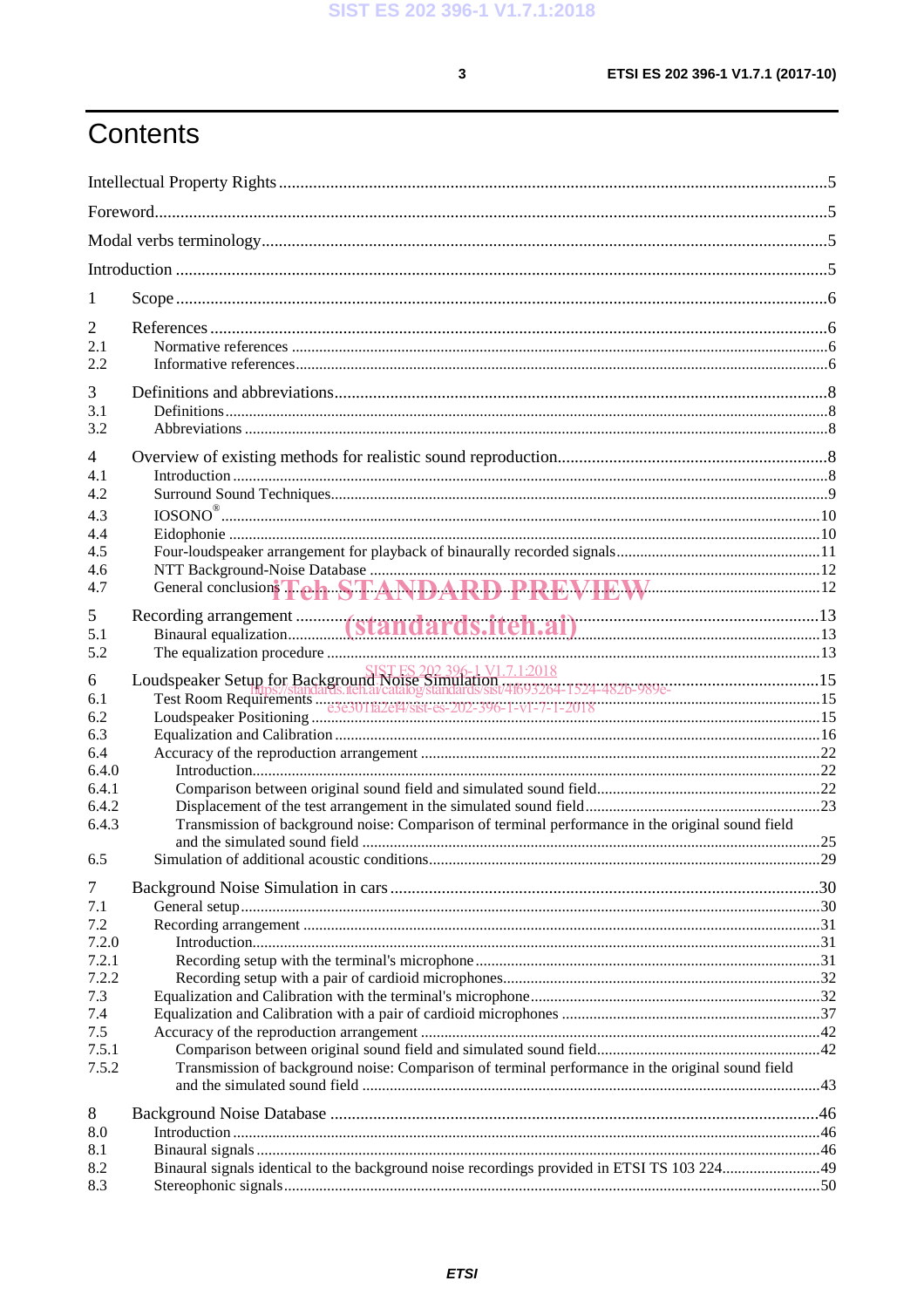$\overline{\mathbf{4}}$ 

| Annex A (informative): |  | <b>Comparison of Tests in Sending Direction and D-Values Conducted</b> |  |
|------------------------|--|------------------------------------------------------------------------|--|
|                        |  |                                                                        |  |
| A.1                    |  |                                                                        |  |
|                        |  |                                                                        |  |
| A.2.0                  |  |                                                                        |  |
| A.2.1                  |  |                                                                        |  |
| A.2.2                  |  |                                                                        |  |
| A.2.3                  |  |                                                                        |  |
|                        |  |                                                                        |  |
|                        |  |                                                                        |  |
|                        |  |                                                                        |  |
|                        |  |                                                                        |  |

# **iTeh STANDARD PREVIEW** (standards.iteh.ai)

SIST ES 202 396-1 V1.7.1:2018 https://standards.iteh.ai/catalog/standards/sist/4f693264-1524-482b-989ee3e301fa2ef4/sist-es-202-396-1-v1-7-1-2018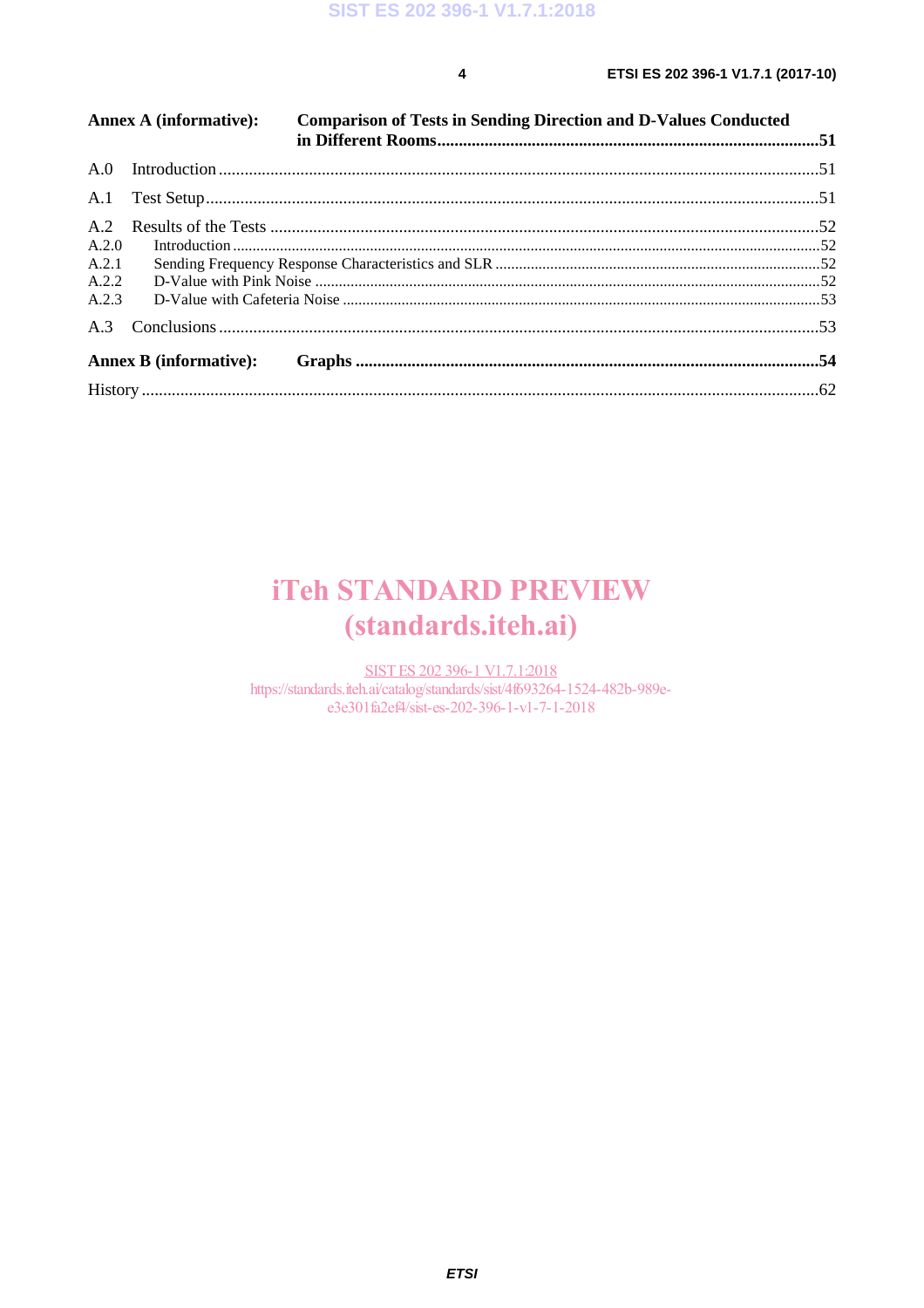# Intellectual Property Rights

#### Essential patents

IPRs essential or potentially essential to the present document may have been declared to ETSI. The information pertaining to these essential IPRs, if any, is publicly available for **ETSI members and non-members**, and can be found in ETSI SR 000 314: *"Intellectual Property Rights (IPRs); Essential, or potentially Essential, IPRs notified to ETSI in respect of ETSI standards"*, which is available from the ETSI Secretariat. Latest updates are available on the ETSI Web server (https://ipr.etsi.org/).

Pursuant to the ETSI IPR Policy, no investigation, including IPR searches, has been carried out by ETSI. No guarantee can be given as to the existence of other IPRs not referenced in ETSI SR 000 314 (or the updates on the ETSI Web server) which are, or may be, or may become, essential to the present document.

#### **Trademarks**

The present document may include trademarks and/or tradenames which are asserted and/or registered by their owners. ETSI claims no ownership of these except for any which are indicated as being the property of ETSI, and conveys no right to use or reproduce any trademark and/or tradename. Mention of those trademarks in the present document does not constitute an endorsement by ETSI of products, services or organizations associated with those trademarks.

# Foreword

This ETSI Standard (ES) has been produced by ETSI Technical Committee Speech and multimedia Transmission Quality (STQ). Quality (STQ).

The present document is part 1 of a multi-part deliverable covering Speech and multimedia Transmission Quality (STQ); Speech quality performance in the presence of background noise, as identified below:

**ETSI ES 202 396-1: "Background noise simulation technique and background noise database";**  SIST ES 202 396-1 V1.7.1:2018 https://standards.iteh.ai/catalog/standards/sist/4f693264-1524-482b-989e-

ETSI EG 202 396-2: "Background  $\frac{3.8301}{100}$  falstinission - Network simulation - Subjective test database and results";

ETSI EG 202 396-3: "Background noise transmission - Objective test methods".

# Modal verbs terminology

In the present document "**shall**", "**shall not**", "**should**", "**should not**", "**may**", "**need not**", "**will**", "**will not**", "**can**" and "**cannot**" are to be interpreted as described in clause 3.2 of the ETSI Drafting Rules (Verbal forms for the expression of provisions).

"**must**" and "**must not**" are **NOT** allowed in ETSI deliverables except when used in direct citation.

# Introduction

Background noise is present in most of the conversations today. Background noise may impact the speech communication performance to terminal and network equipment significantly. Therefore testing and optimization of such equipment is necessary using realistic background noises. Furthermore reproducible conditions for the tests are required which can be guaranteed only under lab type condition.

The present document addresses this issue by describing a methodology for recording and playback of background noises under well-defined and calibratable conditions in a lab-type environment. Furthermore a database with real background noises is included.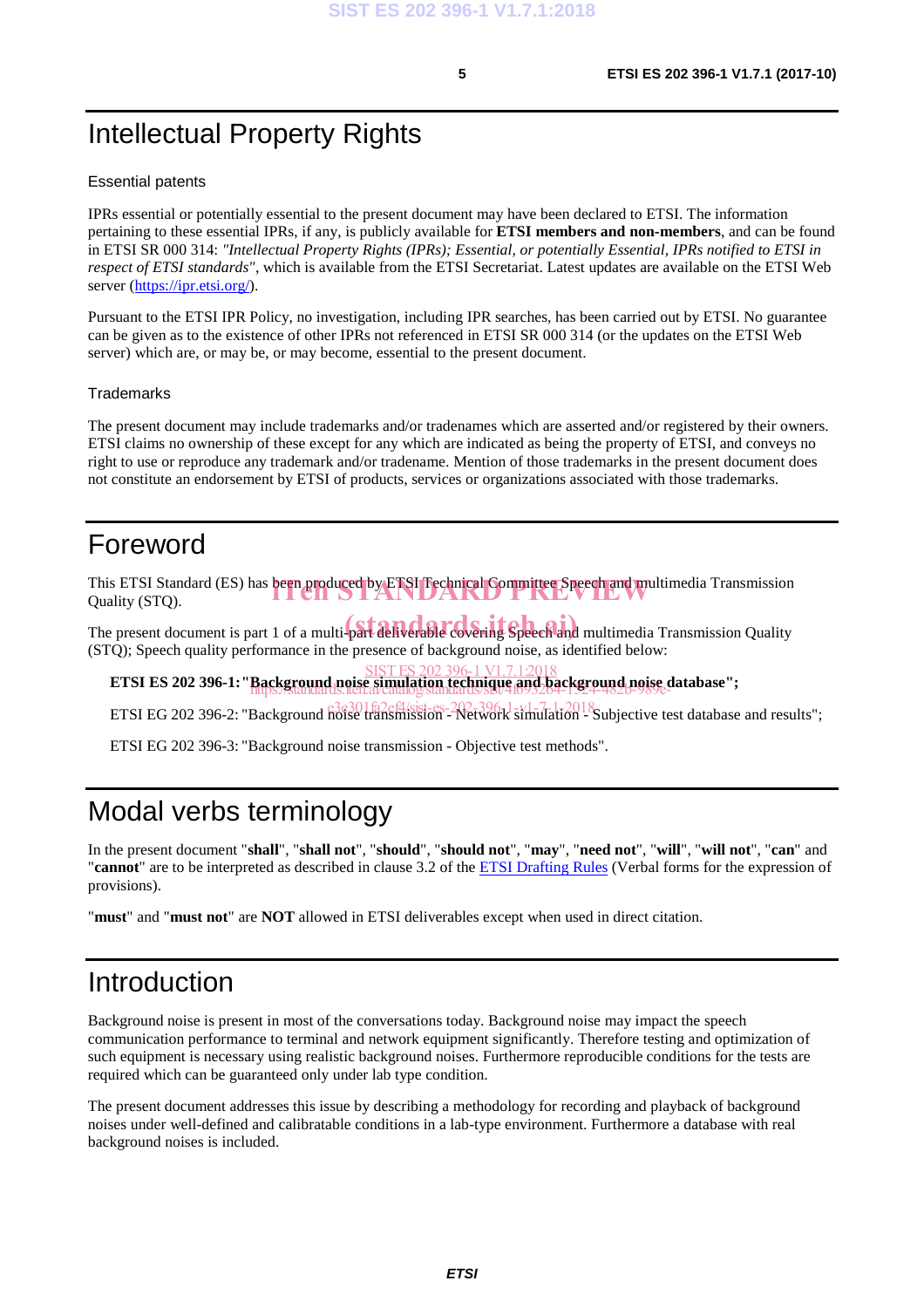# 1 Scope

The quality of background noise transmission is an important factor, which significantly contributes to the perceived overall quality of speech. Existing and even more the new generation of terminals, networks and system configurations including broadband services can be greatly improved with a proper design of terminals and systems in the presence of background noise. The present document:

- describes a noise simulation environment using realistic background noise scenarios for laboratory use;
- contains a database including the relevant background noise samples for subjective and objective evaluation.

The present document provides information about the recording techniques needed for background noise recordings and discusses the advantages and drawbacks of existing methods. The present document describes the requirements for laboratory conditions. The loudspeaker setup and the loudspeaker calibration and equalization procedure are described. The simulation environment specified can be used for the evaluation and optimization of terminals and of complex configurations including terminals, networks and other configurations. The main application areas should be: office, home and car environment.

The setup and database as described in the present document are applicable for:

- Objective performance evaluation of terminals in different (simulated) background noise environments.
- Speech processing evaluation by using the pre-processed speech signal in the presence of background noise, recorded by a terminal.
- Subjective evaluation of terminals by performing conversational tests, specific double talk tests or talking and listening tests in the presence of background noise. RD PREVIEW
- Subjective evaluation in third party listening tests by recording the speech samples of terminals in the presence of background noise. (standards.iteh.ai)

SIST ES 202 396-1 V1.7.1:2018

2 References<sup>a</sup> https://standards.iteh.ai/catalog/standards/sist/4f693264-1524-482b-989ee3e301fa2ef4/sist-es-202-396-1-v1-7-1-2018

### 2.1 Normative references

References are either specific (identified by date of publication and/or edition number or version number) or non-specific. For specific references, only the cited version applies. For non-specific references, the latest version of the referenced document (including any amendments) applies.

Referenced documents which are not found to be publicly available in the expected location might be found at https://docbox.etsi.org/Reference.

NOTE: While any hyperlinks included in this clause were valid at the time of publication, ETSI cannot guarantee their long term validity.

The following referenced documents are necessary for the application of the present document.

Not applicable.

### 2.2 Informative references

References are either specific (identified by date of publication and/or edition number or version number) or non-specific. For specific references, only the cited version applies. For non-specific references, the latest version of the referenced document (including any amendments) applies.

NOTE: While any hyperlinks included in this clause were valid at the time of publication, ETSI cannot guarantee their long term validity.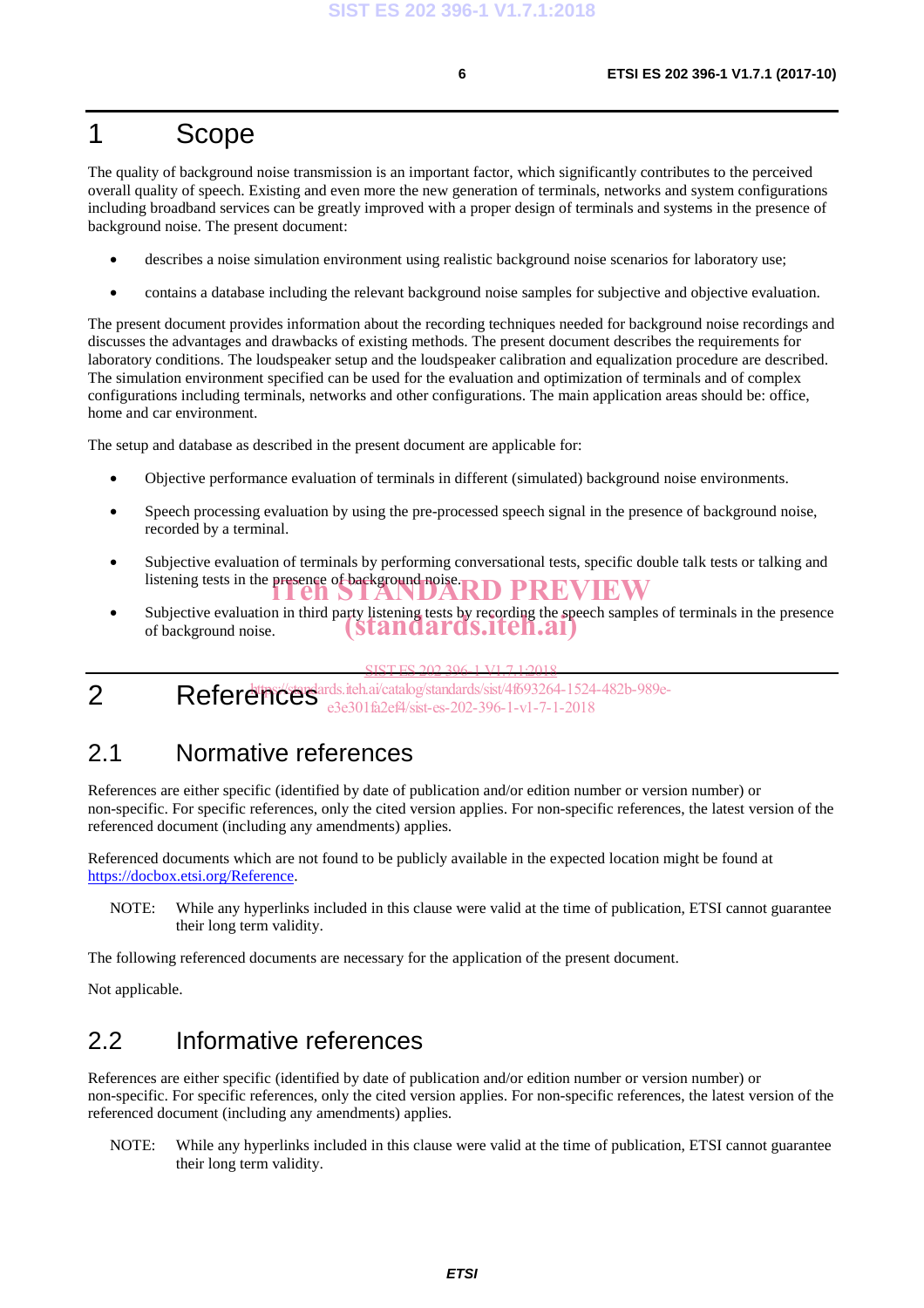The following referenced documents are not necessary for the application of the present document but they assist the user with regard to a particular subject area.

- [i.1] Surround Sound Past, Present, and Future: "A history of multichannel audio from mag stripe to Dolby Digital", Joseph Hull - Dolby Laboratories Inc.
- [i.2] AES preprint 3332 (1992): "Improved Possibilities of Binaural Recording and Playback Techniques", K. Genuit, H.W. Gierlich; U. Künzli.
- NOTE: Available at http://www.aes.org/e-lib/browse.cfm?elib=6801.
- [i.3] AES preprint 3732 (1993): "A System for the Reproduction Technique for Playback of Binaural Recordings", N. Xiang, K. Genuit, H.W. Gierlich.
- NOTE: Available at http://www.aes.org/e-lib/browse.cfm?elib=6501.
- [i.4] NTTAT Database: "Ambient Noise Database CD-ROM".
- NOTE: Available at http://www.ntt-at.com/product/noise-DB.
- [i.5] ISO 11904-1: "Acoustics Determination of sound imission from sound sources placed close to the ear - Part 1: Technique using a microphone in a real ear (MIRE technique)".
- [i.6] Spatial Hearing: "The psychophysics of human sound localization", J. Blauert.
- [i.7] Recommendation ITU-T P.57: "Artificial ears".
- [i.8] Recommendation ITU-T P.58: "Head and torso simulator for telephonometry".
- [i.9] Recommendation  $\text{ITU-T P.340: }$  Transmission characteristics and speech quality parameters of hard free terminals. hands-free terminals".
- France extrimulas<br>
(**standards.iteh.ai**)<br>
Recommendation ITU-T P.64: "Determination of sensitivity/frequency characteristics of local telephone systems". SIST ES 202 396-1 V1.7.1:2018
- [i.11] Recommendation ITU-T G.722g \'7 kHz audio-166 ding within 64 kbit/s"ee3e301fa2ef4/sist-es-202-396-1-v1-7-1-2018
- [i.12] Genuit, K.: "A Description of the Human Outer Ear Transfer Function by Elements of Communication Theory (No. B6-8)".
- NOTE: Proceedings of the 12<sup>th</sup> International Congress on Acoustics. Toronto published on behalf of the Technical Program Committee by the Executive Committee of the 12th International Congress on Acoustics.
- [i.13] IEC 60050-722: "International Electrotechnical Vocabulary Chapter 722: Telephony".
- [i.14] "Wellenfeldsynthese Eine neue Dimension der 3D-Audiowiedergabe"; Fernseh- und Kino-Technik, Nr. 11/2002, pp. 735-738.
- [i.15] "The Iosono Sound Difference".
- NOTE: Available at http://www.iosono-sound.de.
- [i.16] "Ein neues Verfahren der raumbezogenen Stereophonie mit verbesserter Übertragung der Rauminformation"; P. Scherer, Rundfunktechnische Mitteilungen, 1977, pp. 196-204.
- [i.17] ETSI EG 202 396-1 (V1.1.2): "Speech Processing, Transmission and Quality Aspects (STQ); Speech quality performance in the presence of background noise; Part 1: Background noise simulation technique and background noise database".
- [i.18] ETSI TS 151 010-1: "Digital cellular telecommunications system (Phase 2+); Mobile Station (MS) conformance specification; Part 1: Conformance specification (3GPP TS 51.010-1)".
- [i.19] ETSI TS 103 224: "Speech and multimedia Transmission Quality (STQ); A sound field reproduction method for terminal testing including a background noise database".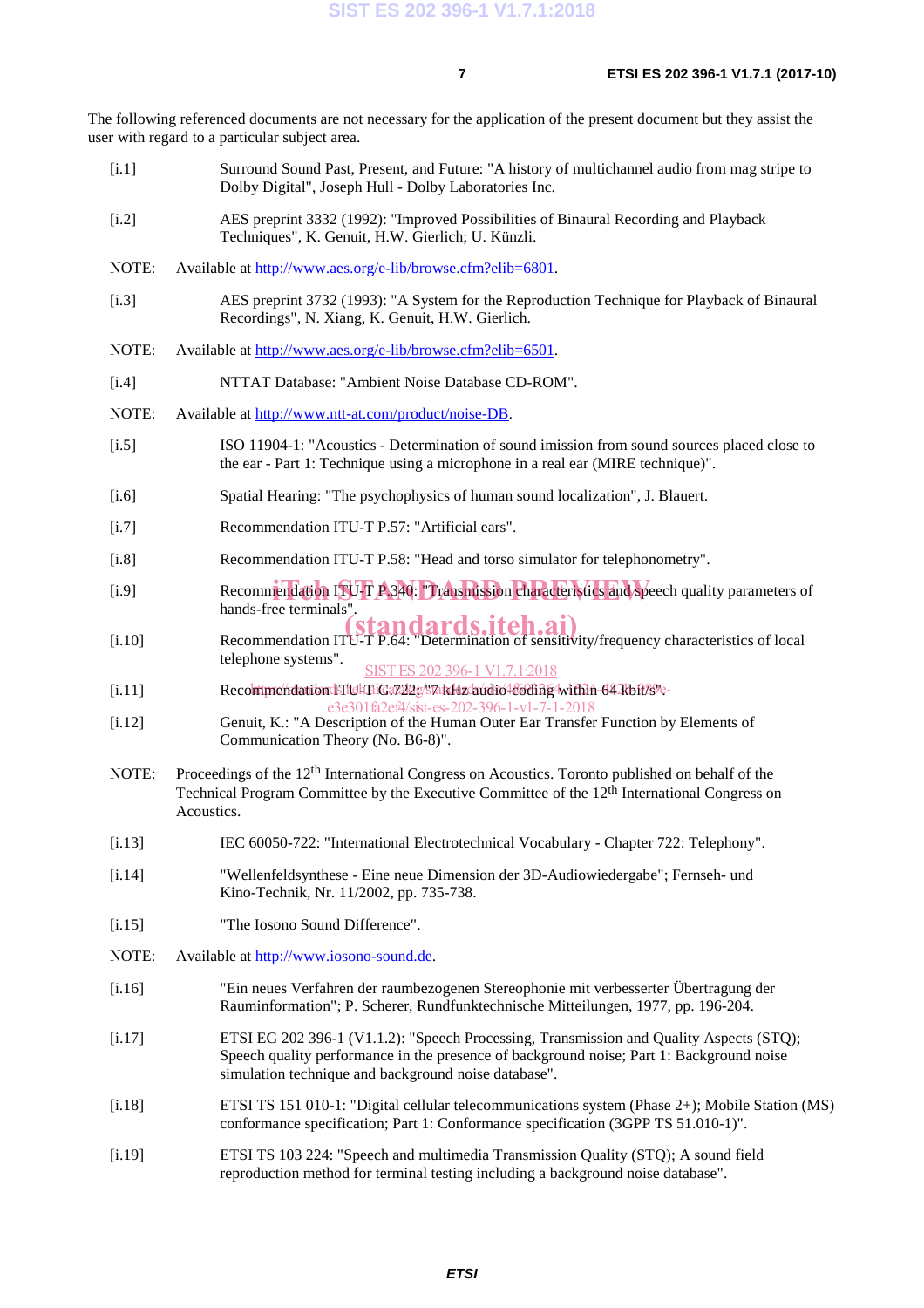# 3 Definitions and abbreviations

### 3.1 Definitions

For the purposes of the present document, the following terms and definitions apply:

**crosstalk:** appearance of undesired energy in a channel, owing to the presence of a signal in another channel, caused by, for example induction, conduction or non-linearity

NOTE: See IEC 60050-722 [i.13].

# 3.2 Abbreviations

For the purposes of the present document, the following abbreviations apply:

| <b>CD</b>   | Compact Disc                               |
|-------------|--------------------------------------------|
| EQ          | Equalization                               |
| <b>FFT</b>  | <b>Fast Fourier Transform</b>              |
| <b>FIR</b>  | Finite Impulse Response                    |
| <b>HATS</b> | Head And Torso Simulator                   |
| <b>IIR</b>  | Infinite Impulse Response                  |
| <b>MIRE</b> | Microphone In Real Ear                     |
| <b>MRP</b>  | Mouth Reference Point                      |
| <b>NTT</b>  | Nippon Telegraph and Telephone corporation |
| <b>SLR</b>  | Send Loudness Rathig   ANDARD PREVIEW      |
| <b>VHF</b>  | Very High Frequency                        |
|             | (standards.iteh.ai)                        |

#### 4 Overview of existing methods for realistic sound reproduction 3e301 fa2ef4/sist-es-202-396-1-v1-7-1-2018 https://standards.iteh.ai/catalog/standards/sist/4f693264-1524-482b-989e-

### 4.1 Introduction

In general the existing methods for close to original sound recording and reproduction aimed for different applications:

- Techniques intending to reproduce the actual sound field.
- Techniques providing hearing adequate (ear related) signals in the human ear canal.
- Techniques generating artificial acoustical environments.

Within this clause the different methods are briefly described and their applicability for close to original sound-filed reproduction is discussed. A variety of methods have been studied, in the following a summary of the most important ones relevant to the present document is given. The different methods were analysed on the basis of the following requirements:

- The background noise recording technique should be:
	- easy to use;
	- easy to calibrate;
	- capable of wideband recording;
	- available at reasonable costs;
	- mostly compatible to existing standards and procedures used in telecommunications testing;
	- applicable to different environments (at least office, home and car).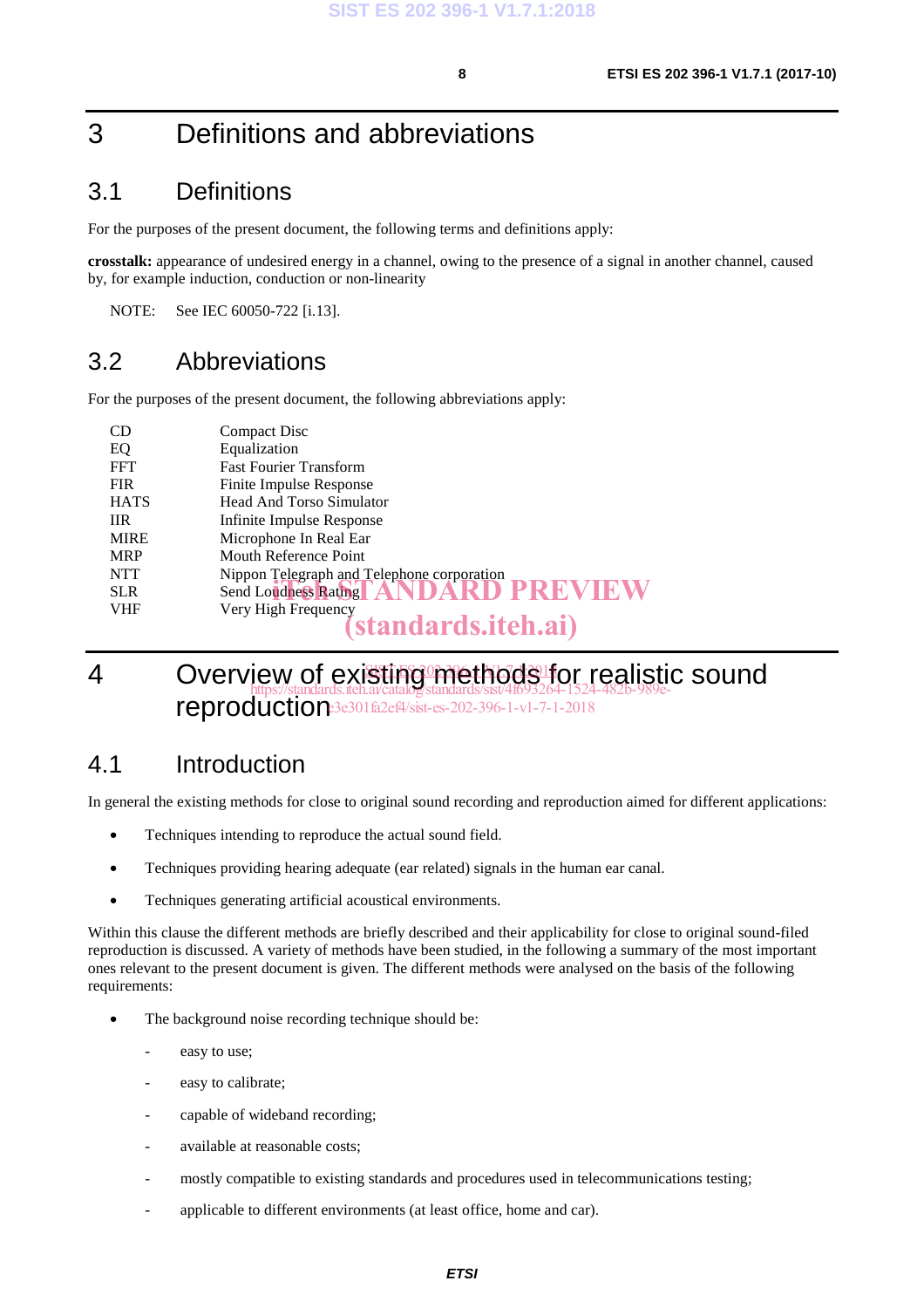- The background noise simulation arrangement should:
	- be easy to setup:
	- not require any specific acoustical treatment for the simulation requirement;
	- provide a mostly realistic background noise simulation for all typical background noises faced with in telecommunication applications;
	- be easy to calibrate;
	- be mostly insensitive against the positioning of (test)-objects in the simulated sound field;
	- be applicable to all typical terminals used in telecommunication;
	- be available at reasonable costs.

# 4.2 Surround Sound Techniques

The basics of surround techniques are found in cinema applications. The virtual image provided by stereophonic presentation of sounds seemed not to be sufficient for the large screen display in cinema. In the 1950s 4-channel and 6-channel soundtracks recorded on magnetic stripes associated to the films were developed, 4-channel and 6-channel loudspeaker systems were installed in cinemas to reproduce the multichannel sounds. The newer techniques were mostly developed and marketed by Dolby® [i.1]: Dolby Surround, Dolby Surround Pro Logic, Dolby Digital and Dolby Digital Surround are examples for the techniques introduced more recently. The most common configuration is the "5.1-configuration" used in cinema but in home applications as well. The reproduction system consists of left and right channel, a centre speaker, two surround channels (left and right, arranged in the back of the listener) and a low channel, a centre speaker, two surround channels dert and right, arranged in the pack of the list frequency channel for low frequency effects.

The aim of all surround system is to create an artificial acoustical these in the recording studio rather than recording a real acoustical scenario and providing true to original playback possibilities.

On the recording side special surround encoders are used allowing the 3<sup>0</sup>channel signal to be encoded from a special mixing console to the 5.1 digital data stream. The playback system consists of a special decoder allowing to separate the 5 channels again and distribute them on the 3.1 loudspeaker playback system? The systems are mono and stereo compatible and can handle the older 4-channel surround techniques by a specific decoder.

#### **Applications:**

Typical applications for surround systems are cinemas and home theatres. The source material is produced by professional recording studios using multi-channel mixing consoles and specific 5.1 decoding techniques. In mostly all cases virtual environments are created which support the visual image by an appropriate acoustical image.

#### **Conclusion:**

Surround techniques are designed for creating acoustical images rather than for close to original recording and reproduction. Although the spatial impression provided by surround techniques is sometimes remarkable the acoustical image created is always artificial. Due to the lack of easy to use recording techniques allowing a spatial recording of a sound field surround sound techniques are not suitable for creation of a background noise database with realistic background noises and calibrated background noise simulation in a lab.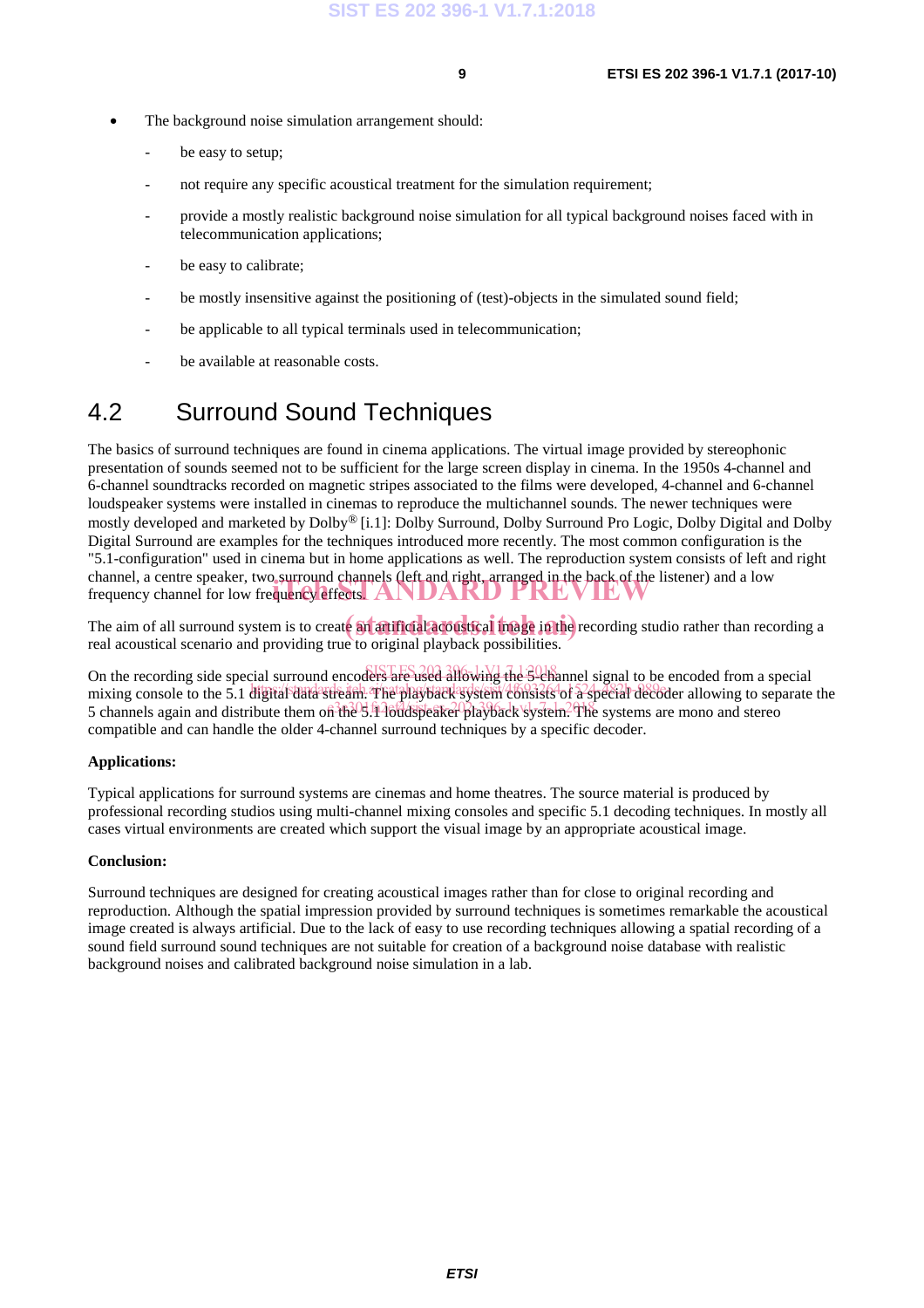# 4.3 IOSONO®

The IOSONO® sound system (see [i.14], [i.15] and [i.16]) is based on the Wave-Field Synthesis. It employs Huygens principle of wave theory. Applied to acoustics this principle means that it is possible to reproduce any form of wave front with an array of loudspeakers, so that virtual sound sources can be placed anywhere within a listening area. For practical use it is necessary to position loudspeakers all-round the playback room. In order to generate realistic sound fields the input signal for each loudspeaker has to be calculated separately. For this purpose each single sound source (e.g. voices) has to be recorded individually. If the recordings are done in a room, the characteristics (like reverberation) of the recording room also have to be recorded separately. All resulting sound tracks are then mixed and manipulated during the post-editing process and the reproduction.

The natural and realistic spatial sound reproduction is then achieved in a wide area of the play back room. Common 5.1 stereo systems achieve a "realistic" sound reproduction only in a small area of the reproduction room.

#### **Applications:**

Typical applications are sound systems for home use, cinemas and other entertainment events. The IOSONO sound system is also able to play back recordings made in common stereo or 5.1 stereo techniques.

#### **Conclusion:**

The drawbacks of this method are the components needed: a sophisticated recording system, a powerful computing unit for real-time mixing the large number of recorded sound tracks and the number of loudspeakers that have to be installed in the listening room. In a common size cinema for example about 200 loudspeakers are needed.

The advantage is that with the  $IOSONO<sup>®</sup>$  sound system a very realistic sound reproduction is possible, but it requires an enormous effort, which is too high for daily use in laboratories. iTeh STANDARD PREVIEW

#### 4.4 Eidophonie (standards.iteh.ai)

This method (see [i.17]) was developed for realistic sound reproduction using the VHF transmission technique. The This incurod (see  $[1.17]$ ) was developed for realistic sound geproduction as  $\frac{1}{2}$  and  $\frac{1}{2}$  and  $\frac{1}{2}$  and  $\frac{1}{2}$  and  $\frac{1}{2}$  and  $\frac{1}{2}$  and  $\frac{1}{2}$  are  $\frac{1}{2}$  and  $\frac{1}{2}$  and  $\frac{1}{2}$  and  $\frac$ direction of sound incidence. https://standards.iteh.ai/catalog/standards/sist/4f693264-1524-482b-989ee3e301fa2ef4/sist-es-202-396-1-v1-7-1-2018

For recording a 1<sup>st</sup> order gradient microphone with a cardioid directivity is used. During the recordings its directivity rotates with 38 kHz in the recording plane. This "turning microphone" provides an amplitude-modulated signal at its electrical output. The resulting side bands are out of the transmitted frequency range. But these side bands contain the information of the direction of sound incidence. Using the VHF- transmission techniques this phase information can be transmitted within the 2<sup>nd</sup> audio-frequency channel.

The sound reproduction is made by a spatial demodulation: a switch is positioned before each loudspeaker and each switches synchronously with the turning directivity. So a low pass filtered short-term section of the signal containing the information of the direction of sound incidence is played back on each loudspeaker. The loudspeakers are positioned all around the playback room.

#### **Applications:**

Eidophonie was developed to provide a realistic sound environment using a signal received from a VHF broadcast station. With this technique the common stereo sound reproduction should be improved. Nevertheless Eidophonie is also compatible to common mono and stereo recordings.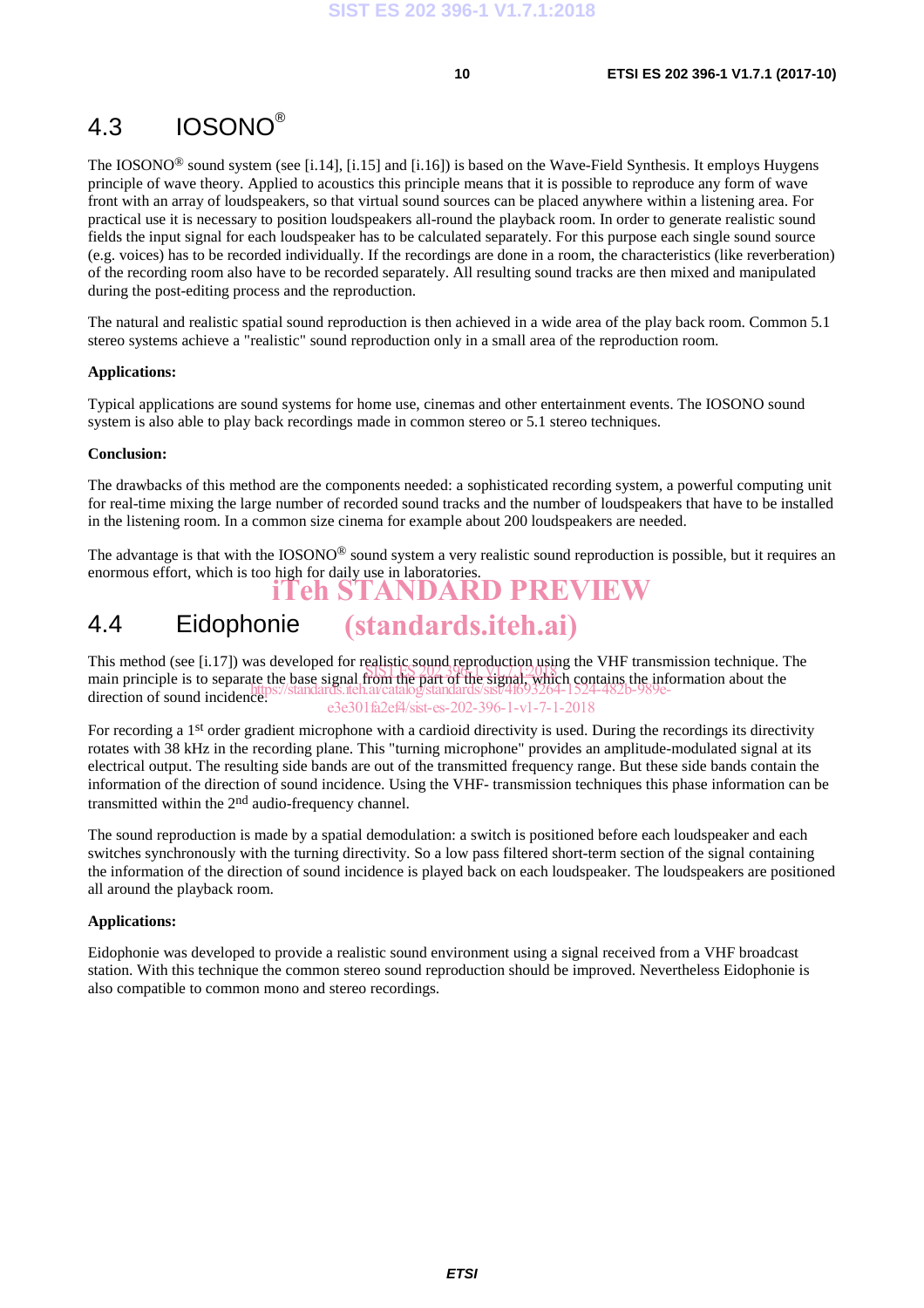#### **Conclusion:**

Benefits of this system are that three loudspeakers are sufficient to produce a realistic sound field. Using more loudspeakers (e.g. 16) the spatial sound reproduction gets more and more independent from the listening position. Moreover the independency of the transmitted sound from the acoustics of the reproduction room increases with the number of loudspeakers used. But there are significant limitations of the method: The microphone directivity is frequency dependent and not ideal. Therefore the interference between the different channels is created. A second problem is the loudspeaker directivity, which does not fit the microphone directivity. This problem could be reduced if the number of channels would be increased. This however is not possible due to the limited directivity of the microphone arrangement used.

Localization of sound sources is hardly possible due to the interference effects of the microphone signals and the loudspeakers. At close to original reproduction depends on the number and distribution of sound sources present. For most of the sound source combinations this goal cannot be achieved.

In general the coding technique needed to record the sound field by a "turning microphone", is complicated and not available commercially. A further drawback of this method is the complicated decoding technique needed on the reproduction side, which is also not commercially available.

### 4.5 Four-loudspeaker arrangement for playback of binaurally recorded signals

This reproduction procedure was originally investigated to reproduce binaurally signals recorded using artificial head technology. It improves the impressions of direction and distance. Four loudspeakers are typically positioned in a square formation around a central point (listening point) equidistantly e.g. 2 m. The binaural recordings are played back as follows: the two left-hand loudspeakers receive the same free-field equalized artificial head signal of the left-hand as follows: the two left-hand loudspeakers receive the same free-field equalized artificial head signal of the left-hand<br>channel only. The right-hand side is arranged similarly. For equalization the transfer function from loudspeakers is measured at the artificial heads left ear channel. With this result IIR and FIR filters are designed, with loudspeakers is measured at the artificial heads left ear channel. With this result IIR and FIR filters are designed, v<br>which the input signal of the left-hand loudspeakers during the play back is filtered in such a way th function then measured at the artificial heads left-hand channel is spectrally flat. The equalization for the right-hand loudspeakers is done similarly. SIST ES 202 396-1 V1.7.1:2018

https://standards.iteh.ai/catalog/standards/sist/4f693264-1524-482b-989e-

The equalization procedure does not take into account the correction of crosstalk. This means, the left-hand channel of the artificial head is only equalized for the left-hand loudspeakers, but during the reproduction this left-hand channel will also receive a signal from the right-hand loudspeakers. But despite this simplification the equalization procedure provides a realistic binaural listening impression.

Investigations [i.2] and [i.3] carried out in different rooms have shown that directional hearing and distance localization by sound reproduction with this four-loudspeaker arrangement are comparable to those with sound reproduction by headphones.

For equalization there are several strategies. The equalization can either be done for each loudspeaker individually or by pairs left - right or by pairs front - rear.

#### **Applications:**

A practical application is the sound reproduction for binaural recordings in a typical office-type room, e.g. for listening tests but objective tests as well. The investigations shown in [i.2] and [i.3] indicate that the subjective impression provided by the arrangement corresponds to the headphone reproduction of binaural recordings with respect to the perception of the sound colour, the distance perception and (with some limitations) with respect to the sound source localization. The data provided indicate that the setup could be used for the objective measurements of e.g. telecommunication terminals.

This four-loudspeaker arrangement is also used in advanced driving simulators - which typically provide a visual simulation of the driving situation in addition to the acoustical playback system.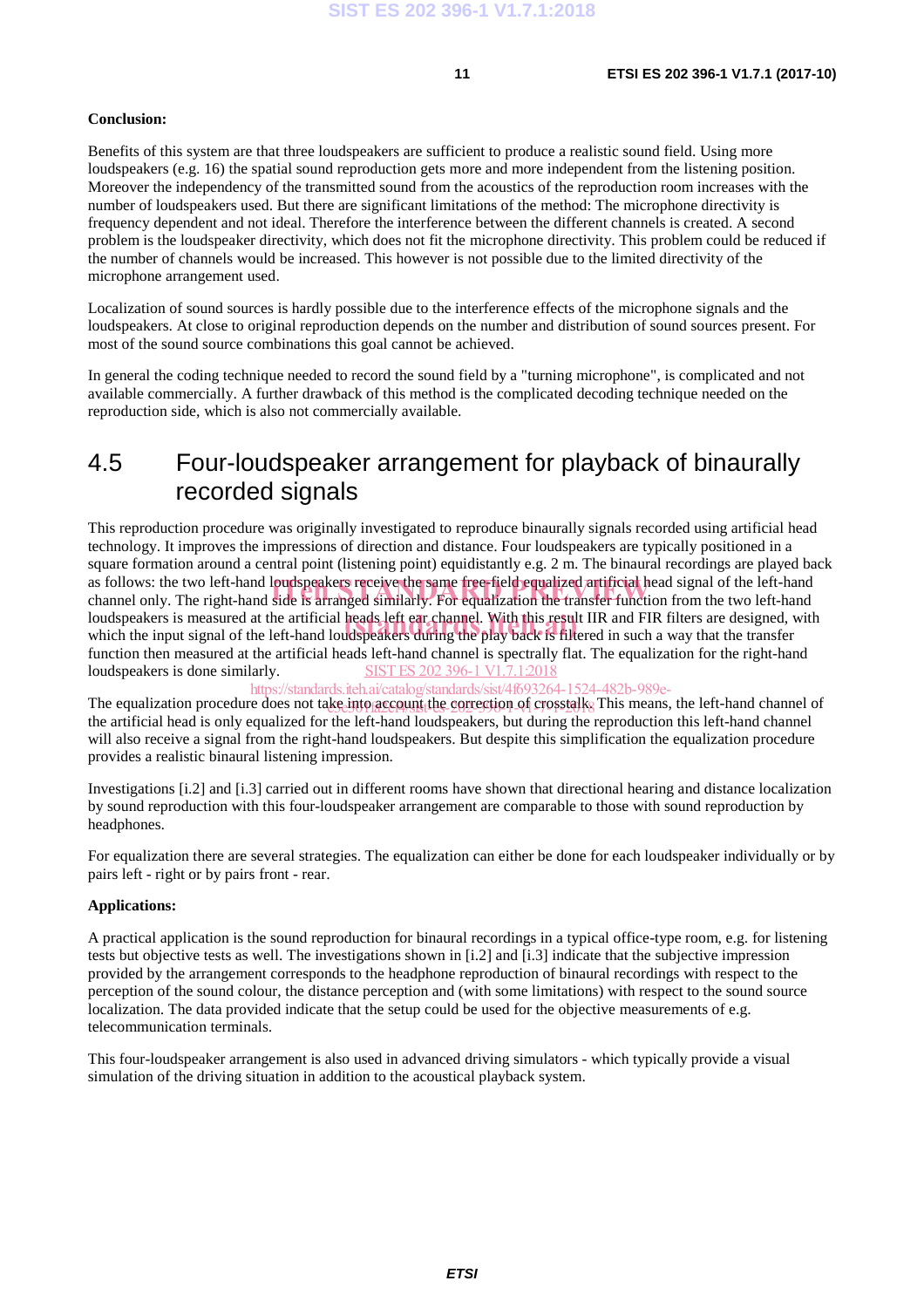#### **Conclusion:**

The advantage of this arrangement on the recording side is the compatibility to standard mono and stereo recordings. Due to this it is easily possible to playback either binaural recordings for subjective and objective experiments or mono/stereo recordings in cases where a less realistic reproduction is sufficient. With slight modifications the geometrical setup can be transferred to other environments like cars for example. Another benefit of this arrangement is the moderate hardware effort.

Concerning the sound reproduction a drawback of this arrangement is that due to the superimposed loudspeaker signals mostly in anechoic rooms interferences appear. This effect obliged test subjects to keep their heads in a mostly fixed position during hearing tests, but also means that an exact sound reproduction is only possible in a small area in anechoic rooms. Another drawback for binaural reproduction is the fact that no exact crosstalk cancellation is possible with this arrangement. However in general this technique seems to be the most promising under the restrictions given (moderate hardware effort on the recording and especially on the reproduction side, close to original reproduction of the scenarios recorded without additional adjustment of the reproduction arrangement).

### 4.6 NTT Background-Noise Database

The NTT Background Database [i.4], which is commercially available from NTT, is typically used for codec tests. The database contains noise files, which were recorded with a 4-channel recording using 4 directional microphones. The microphones were arranged in an angle of 90 degrees with 70 cm diagonal. Although the original signals were recorded with 20 kHz bandwidth, the signals commercially available are specially coded on a CD providing a bandwidth of 11 kHz/15 bit for each channel. A special decoder is needed if the signals are to be presented acoustically over loudspeakers. The loudspeaker arrangement is suggested in a condition list. For calibration a calibration tone is provided, only level calibration is performed, no equalization procedure is described.

For the electrical evaluation of systems a downmix of the 4-channel recording to a mono channel with 8 kHz sampling rate is available. This signal is mostly used for the avaluation of new speech codes in order to evaluate rate is available. This signal is mostly used for the evaluation of new speech codecs in order to evaluate the influence of background noise on the coder performance of **andards.iteh.ai**)

#### **Applications:**

#### SIST ES 202 396-1 V1.7.1:2018

The NTT-database is mostly used for the evaluation of speech coders using the 84Hz down sampled signals. When using the acoustical 4-channel playback the limitation is mostly due to the bandwidth limitation of 11 kHz, which may be not sufficient for future wideband applications.

#### **Conclusion:**

The disadvantage of this arrangement is found on the recording and on the playback side. For the recording a special microphone arrangement and a special coding technique is needed. The signal on the reproduction side is band limited and may not be used in future wideband applications. Currently it is not clear how the playback system can be calibrated and equalized in order to achieve a close to original sound field and which procedure should be followed during recording in order to get the right calibration and setup for the recording. Furthermore microphone arrangement chosen seems to be impractical for the recording of scenarios in small rooms e.g. in a car.

Another drawback is that the background noise database needs to be purchased for each application including a special decoder. It is not clear to what extent the recording and coding technique is commercially available.

### 4.7 General conclusions

Although a variety of reproduction techniques exists the usability of such methods within the constraints for laboratory use namely:

- easy and well described recording technique;
- easy to install and easy to use playback technique at reasonable costs;
- installation of the playback technique in a variety of different rooms with different acoustical conditions;

is limited. A four-channel loudspeaker setup with associated subwoofer based on binaurally recorded material is selected as the basis for the ETSI background noise simulation arrangement.